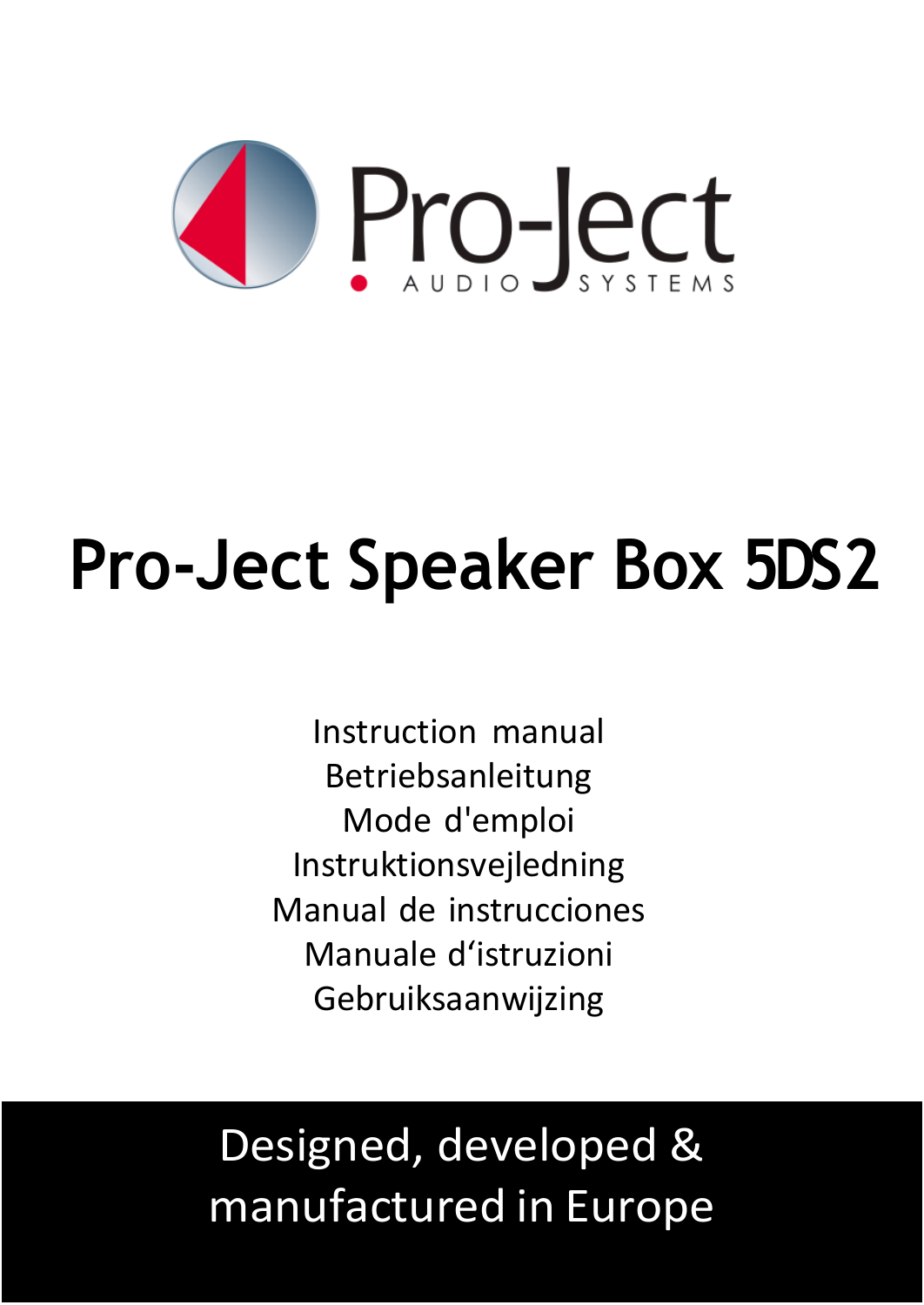| Content                 | 2       |
|-------------------------|---------|
| Instruction manual      | $3 - 6$ |
| Betriebsanleitung       | 7       |
| Mode d'emploi           | 8       |
| Instruktionsvejledning  | 9       |
| Manual de instrucciones | 10      |
| Manuale d'istruzioni    | 11      |
| Gebruiksaanwijzing      | 12      |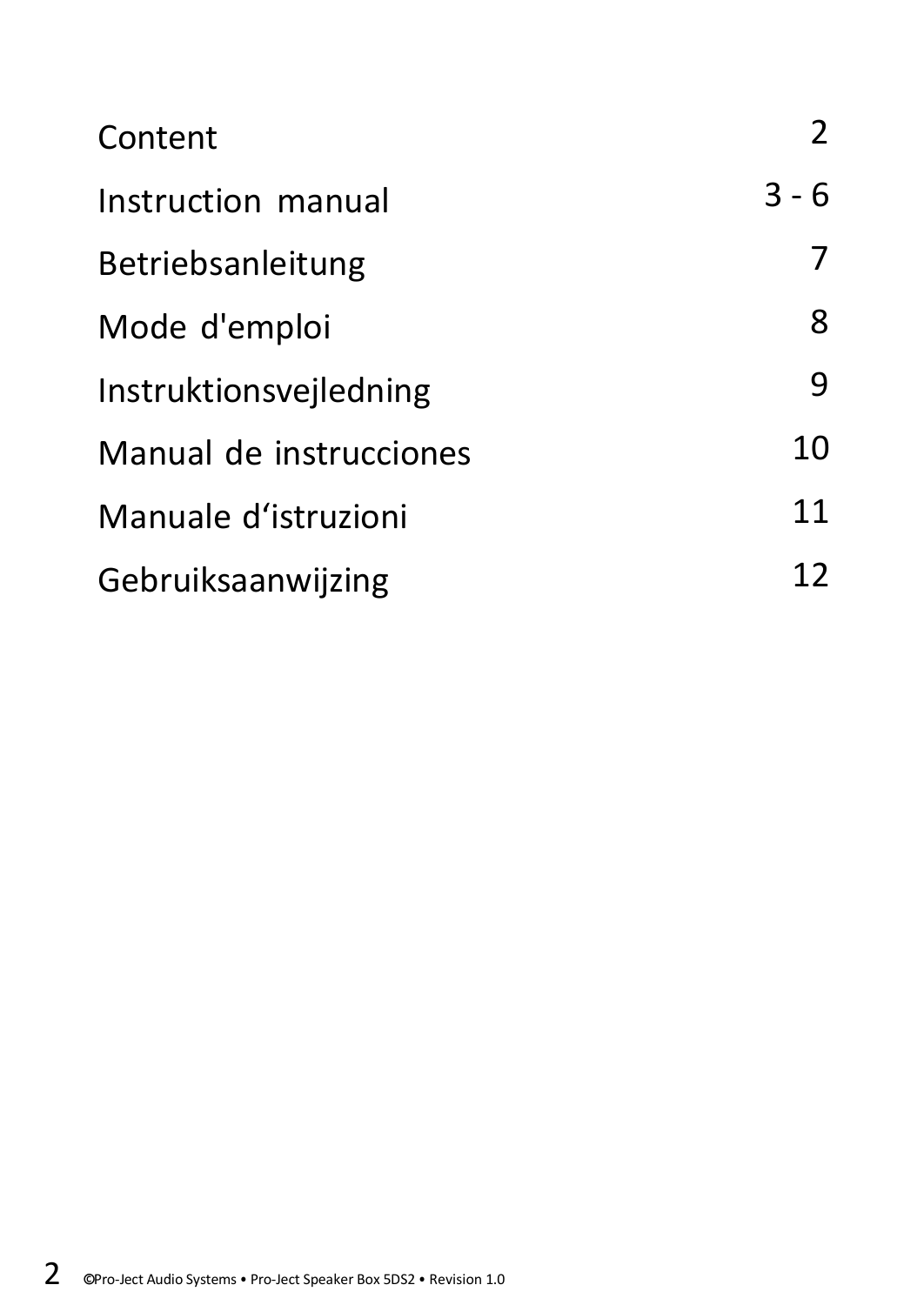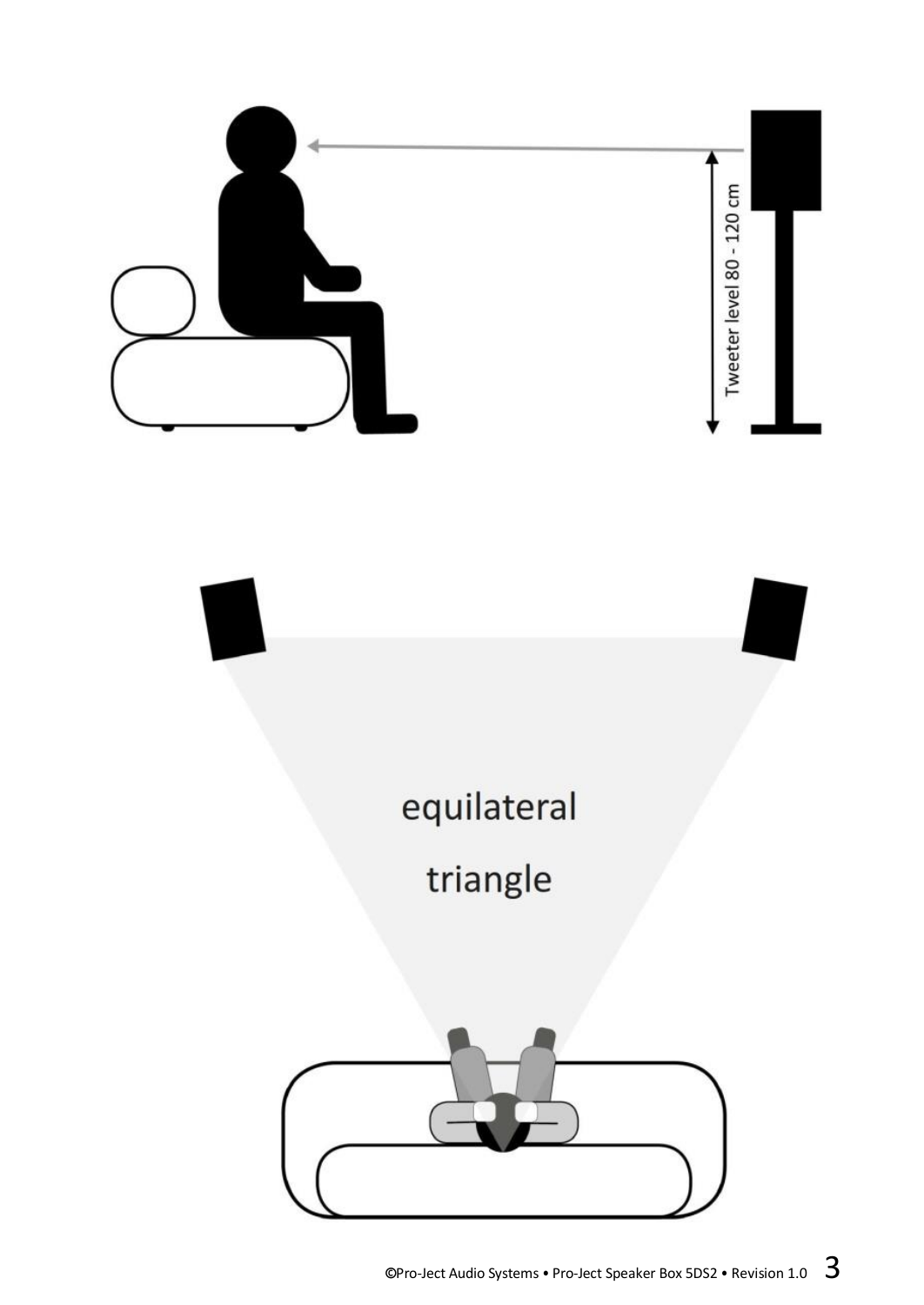#### **Dear music lover,**

You have just purchased one of the best domestic hi-fi loudspeakers available and we hope you will enjoy the music they reproduce for many years to come. Before connecting your loudspeakers and to achieve maximum performance and reliability you should study these instructions for use carefully.

# **Safety instructions**

Avoid spilling liquids on speaker, connection terminal or speaker cable. Never place any item containing liquid such as a flower vase on or near the device. Never place any naked flame sources, such as lighted candles on or near the speakers. The product shall not be used in damp or wet locations, next to a bathtub, sink, swimming pool or any other similar conditions.

# **Loudspeaker positioning**

Ideally both loudspeakers should be positioned at same level (tweeter in about ear level) and in same distance from the listener, at least 50 cm from a rear wall, 1 meter from a side wall and ideally forming an equilateral triangle – see page 3 of this manual. If loudspeakers are placed too close to each other or too far apart, stereo images will not be fully developed. The listeners distance from the loudspeakers should be at least equal to and preferably greater than the distance between the loudspeakers. Tests should be made with both speech recordings and music before deciding upon final locations.

Bookshelf speakers not only can be placed on bookshelves, whenever possible special speaker stands may give better results, also dedicated table stands can be used or placement on a wall. Special absorbers will help to prevent vibration transmission to surfaces. Pro-Ject Audio Systems offers Speaker stands (SB Stand 70), table stands (Speaker desktop stands), Wall brackets (Speaker Box wall bracket) and vibration absorbers (Damp it).

<http://www.box-designs.com/main.php?list=speakers&cat=speakers&lang=en>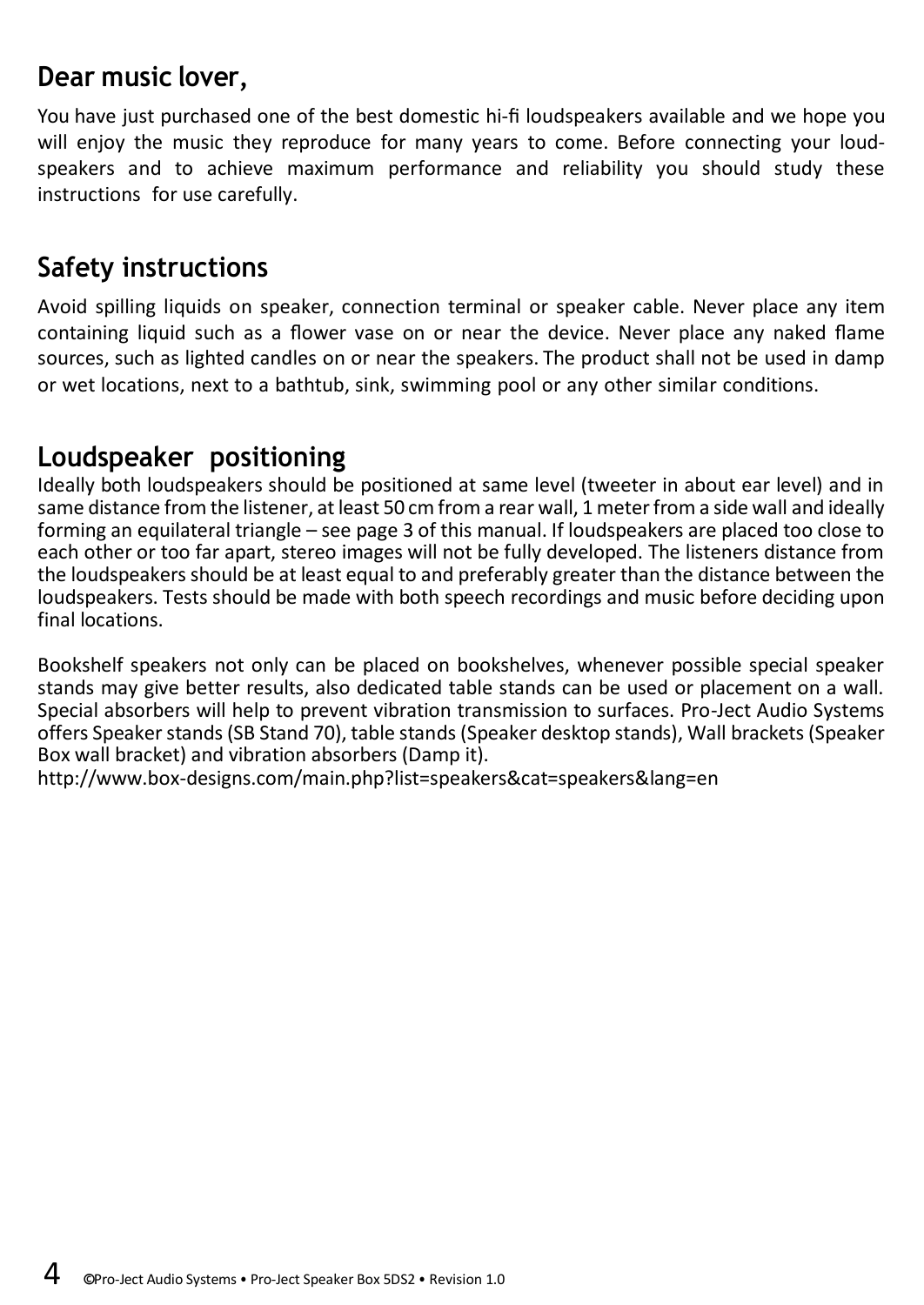# **Amplifiercapacity-powerhandling**

Your loudspeaker system will operate satisfactorily with any good amplifier designed for use with an 4-8 Ohm impedance load. Although loudspeakers are designed to handle high power loadings, you must remember that any loudspeaker that is abused with excessive use of volume, tone controls and graphic equalizers is likely to cause damage to the drive-units. Be careful especially with small amplifiers constantly driven on high power levels, as these may be liable to go into ,,clipping mode" and distort the signal causing possible damage. If you hear a distorted signal through the loudspeakers you must reduce the power level.

# **Connectingtoyouramplifier**

We strongly recommend the use of high quality speaker cables, colour coded or grooved cables are recommended to assist checking polarity, your local dealer should be able to advise you on this point. Always switch OFF your amplifier before making any connections or adjustments to the system. Wire the right-hand channel cable so that the positive (RED) terminal of your loudspeaker is connected to the positive (RED) on your amplifier, and the negative (BLACK) terminal of your loudspeaker is connected to the negative (BLACK) terminal on your amplifier. Repeat the instructions for the left-hand channel. Do NOT connect more than one loudspeaker to one terminal on your amplifier.

**Please set the volume level to minimum before switching on the amplifier!**

# **Phasing**

Providing that you have followed the connecting instruction correctly the loudspeakers should be in phase and provide solid stereo images. If however, you have any doubt as to the phasing of the loudspeakers, try reversing the connections (RED & BLACK) to ONE of the loudspeakers, and play a recording which has plenty of deep bass operating both loudspeakers simultaneously with the stereo amplifier switched to "mono". The correct polarity is indicated by firm full bass, when incorrect, the bass will be noticeably much weaker.

# **Service**

No routine attention is required to the working parts of the loudspeakers and being very reliable loudspeakers rarely require service. Any service problems should in the first instance be referred to your dealer.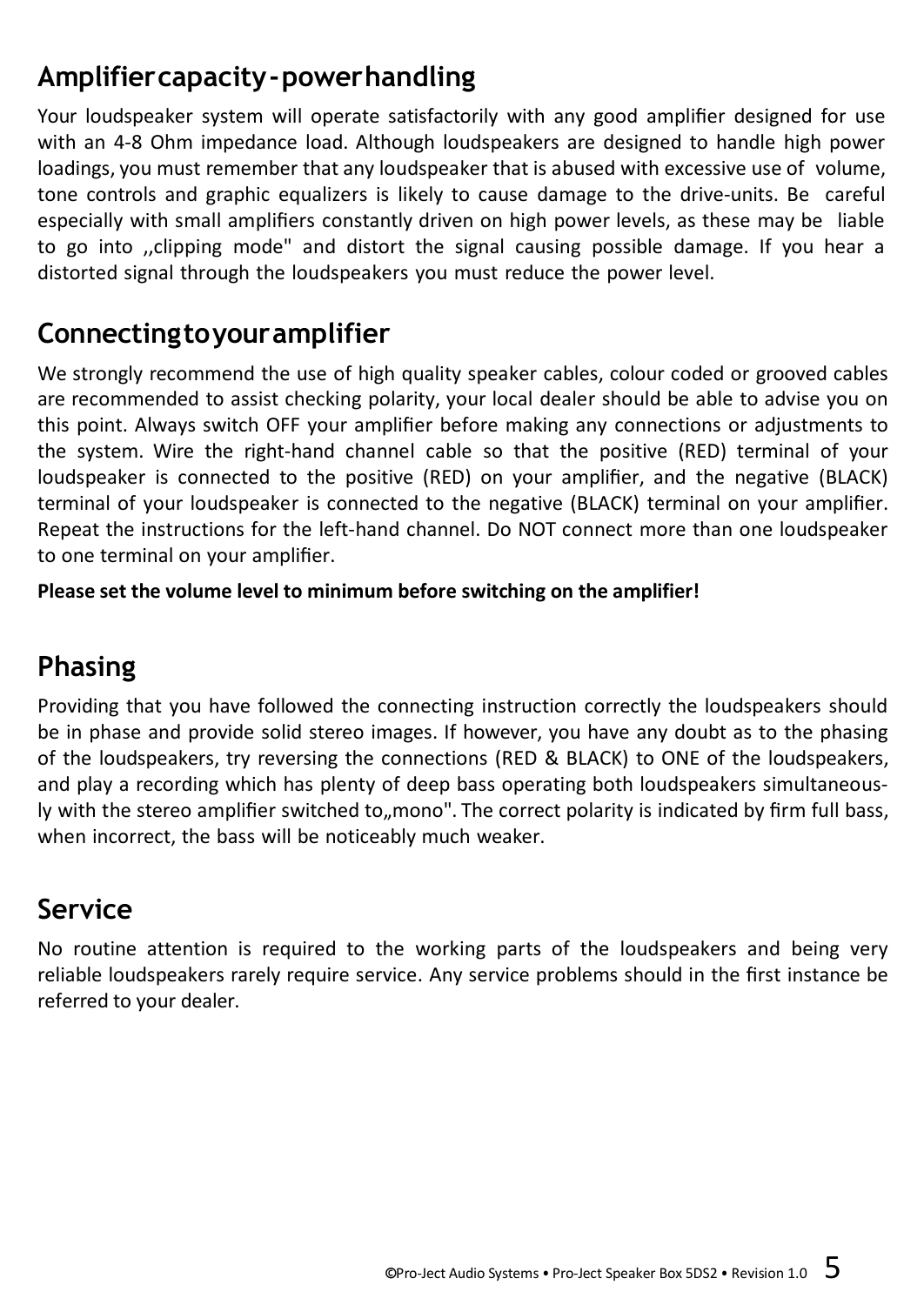# **Betriebsanleitung**

Wir danken Ihnen, dass Sie Pro-Ject Box Design Lautsprecherboxen gekauft haben. Wir sind sicher, dass Sie diese Lautsprecherboxen viele Jahre genießen werden. Die folgenden Anweisungen sollen Ihnen helfen, den höchstenGenussIhrer Boxenzu sichern.

#### **Belastbarkeit**

Ihre Lautsprecherboxen können Sie an jedem guten Verstärker mit 4 oder 8 Ohm Anschluss betreiben. Sie sollten wissen, dass Verstärker mit kleiner Wattleistung, die ständig mit voller Leistung betrieben werden, eher Schaden an den Lautsprechern verursachen als Verstärker, die eine hohe Wattleistung haben. Der Grund ist, dass kleine Verstärker, die an ihrer Leistungsgrenze betrieben werden, möglicherweise ihren »Clipping«-Bereich erreichen und so verzerrte Signale an die Lautsprecher weiterleiten. Es kann dabei zu einer Zerstörung der Lautsprecher kommen.

Wenn Sie ein verzerrtes Signal aus Ihren Lautsprechern hören, sollten Sie sofort die Lautstärke »Volume« niedriger stellen.

# **Kabel&Anschluss**

Schalten Sie bitte den Verstärker aus, bevor Sie die Kabel verbinden. Verbinden Sie den rechten Kanal so, dass der rote Anschluss am Lautsprecher mit dem roten Verstärker-Anschluss verbunden wird. Dann verbinden Sie den schwarzen Anschluss am Lautsprecher mit dem schwarzen Anschluss am Verstärker. Für den linken Kanal wiederholen Sie den Vorgang, wie oben beschrieben. Verbinden Sie nicht mehr als eine Lautsprecherbox mit einem Kanal des Verstärkers.

# **Aufstellung**

Am besten platzieren Sie die Lautsprecherboxen mindestens 50 cm vor der Wand, 1 Meter von der Seitenwandentferntundsoauseinander, dass ein gleichschenkeliges Stereodreieck entsteht. WenndieLautsprecherzunahe oder zuweit auseinander sind, dann wird das Stereobild nicht vollständig entwickelt. Der Abstand vom Zuhörer bis zu den Lautsprecherboxen soll mindestens so groß sein wie der Abstand zwischen den Boxen, und am besten größer. Bevor Sie die endgültige Platzierung festlegen,sollten Sie Tests durchführen,sowohl basiert auf Musik als auch auf Sprache.

# **Kundendienst**

Bei Lautsprechern ist keine regelmäßige Inspektion der beweglichen Teile erforderlich. Im seltenen Fall eines Defekts kontaktieren Sie ihren Händler oder einen autorisierten Servicebetrieb.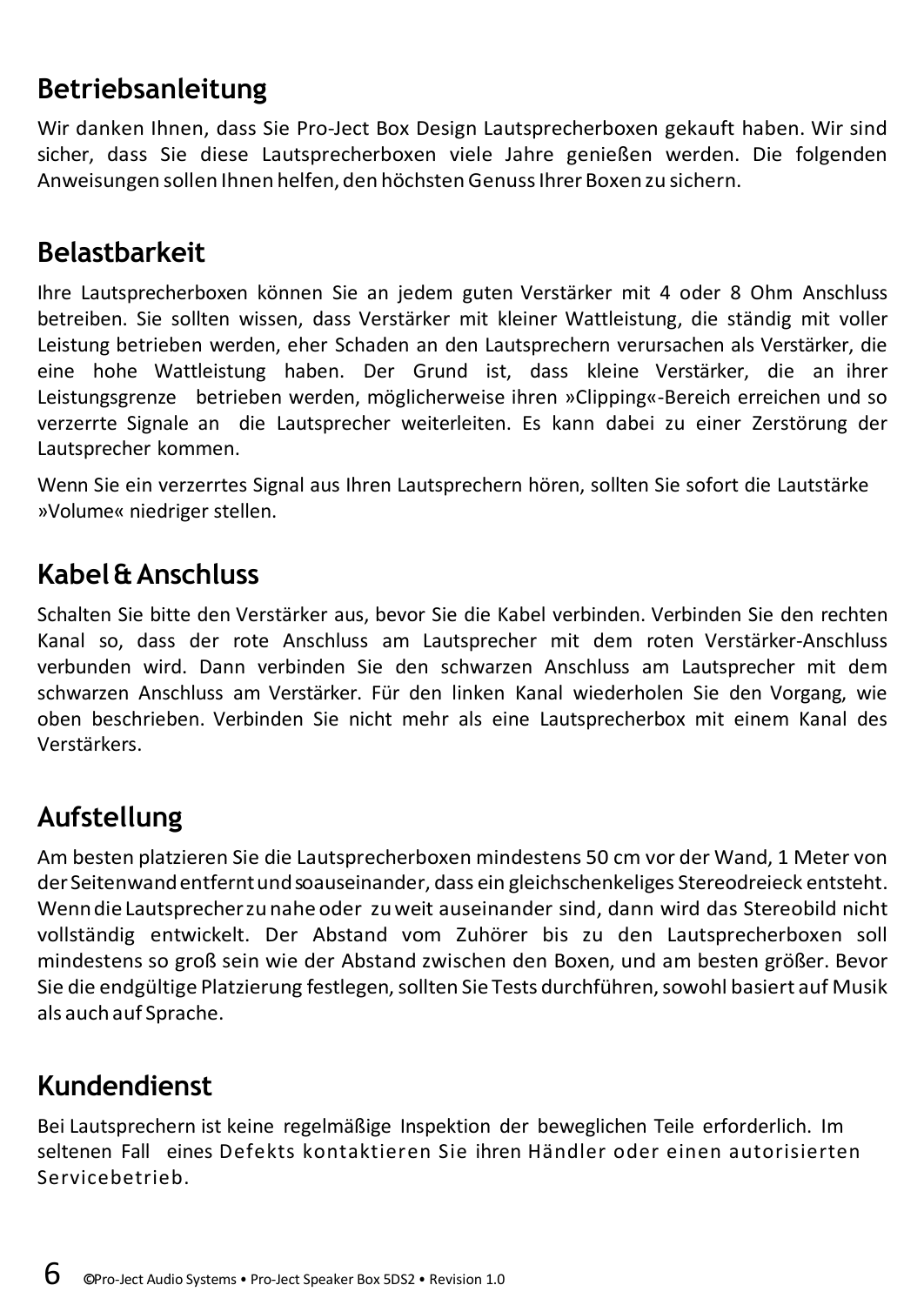# **Mode d'emploi**

Avant tout, permettez nous de vous remercier d'avoir acheté des enceintes . Vous venez d'acquérir l'une des meilleures enceintes hi-fi et nous espérons que vous jouïrez du son qu'elles offrent pendant de nombreuses années. Le mode d'emploi suivant vous permettra d'obtenir toute la satisfaction musicale que vous attendez des enceintes . Avant de procéder à l'installation et au branchement, nous vous recommandons de lire attentivement cette notice.

#### **Compatibilité de l'amplificateur/puissance d'utilisation**

Vous pouvez relier vos enceintes à tout amplificateur de bonne qualité d'une puissance de 4 à 8 Ohms. Vous devez savoir que des amplificateurs de faible puissance continuellement soumis à un volume éleve peuvent endommager les enceintes, plus que des amplificateurs ayant une puissance trop élevée. En effet, les petits amplificateurs utilisés de maniere irraisonnable peuvent au niveau de l'écrétage causer des dommages irreparables.C'est pourquoi Si vous entendez un signal dans le haut-parleur, vous devez réduire la puissance.

#### **Le branchement**

Avant de procéder au branchement des tables, assurez-vous que l'amplificateur est éteint. Branchez le côté droit de façon à ce que la borne d'entrée rouge de l'enceinte soit reliée à la borne rouge de l'amplificateur. Ensuite reliez la borne d'entrée noire de l'enceinte a la borne noire de l'amplificateur. Renouvelez la méme opération pour le côté gauche. Ne branchez en aucun cas plus d'une enceinte sur chaque borne de l'amplificateur.

# **Le positionnement**

Nous vous recommandons de placer les enceintes à une distance de 50 cm du mur de fond, à un mètre du mur de côté. Un espacement entre les deux enceintes d'au moins deux mètres est nécessaire pour une bonne acoustique. La distance entre les deux enceintes et la distance entre les enceintes et l'utilisateur est très importante, Si les enceintes sont trop près ou trop loin l'une de l'autre, on ne peut obtenir un bon effet stéréo. Dans un salon, un espacement de 2 à 4 mètres donne en général un résultat satisfaisant. La distance entre l'utilisateur et les enceintes doit au moins être aussi grande que celle entre les deux enceintes et si possible plus grande. Avant de décider de leur emplacement définitif, vous devriez effecteur des tests autant au niveau d'écoute de la musique que des paroles pouvant accompagner cette musique.

# **Le service Après-Vente**

Les pièces composant les enceetes ne requièrent aucune inspection régulière. Ce n'est que dans de très rares cas qu'il est nécessaire de prendre contact avec le service Après-Vente. Si toutefois cela se produisait, contactez votre revendeur.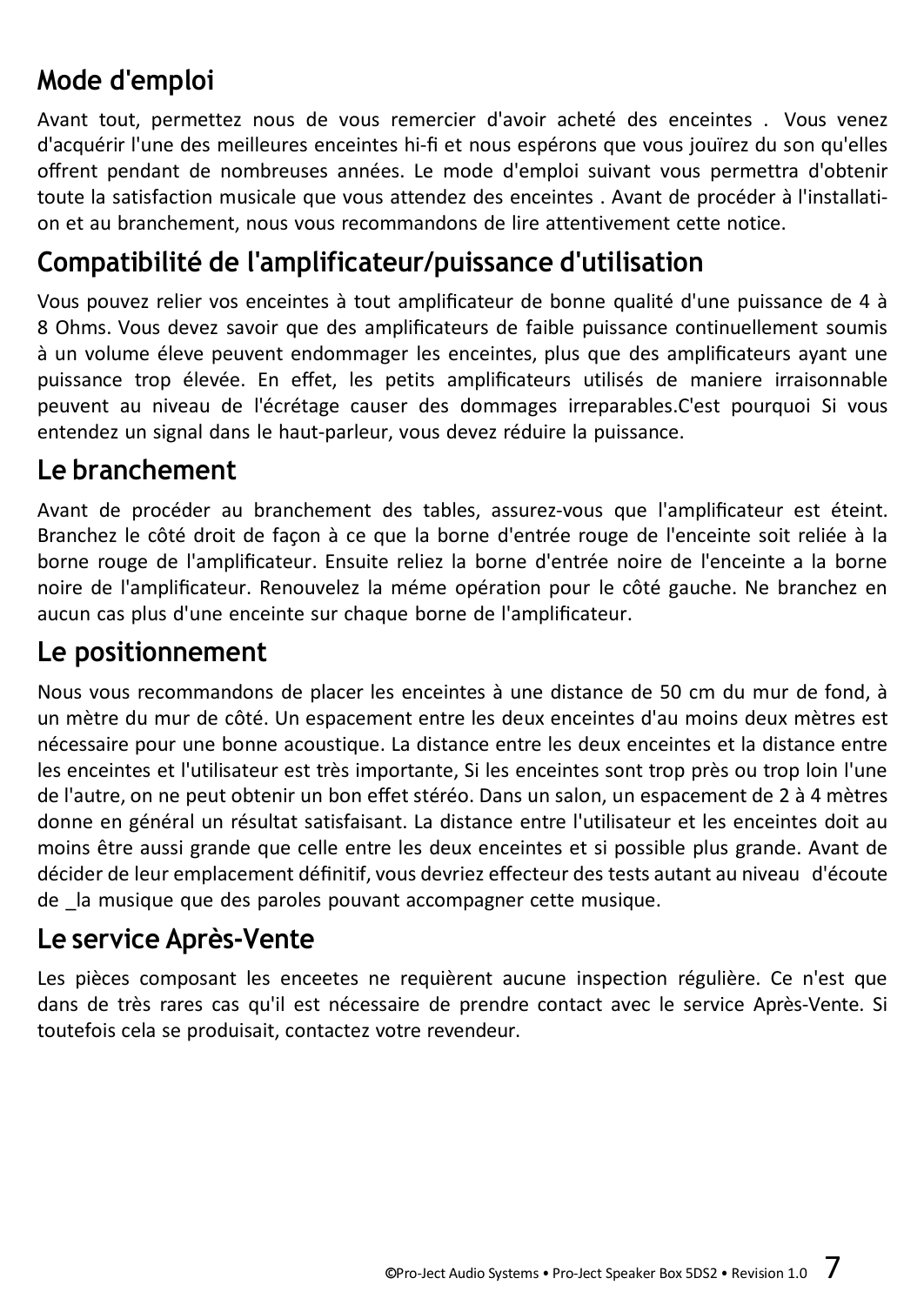# **Instruktionsvejledning**

Vi vil gerne takke Dem for Deres køb af højttalere. De har netop købt nogle af de bedste højttalere på markedet til privat brug og vi håber, at De vil få glæde af højttalerne i mange år fremover. Det efterfølgende er udfærdiget for at hjælpe Dem til en større musikalsk tilfredsstillelse gennem Deres højttalere. Inden De tilslutter Deres højttalere anbefaler vi, at De læser denne manual grundigt. Deres højttalere vil virke tilfredsstillende med enhver god forstærker udviklet til brug ved 4-8 Ohms belastning, Selv om højttalere er udviklet til at kunne klare store belastninger må De huske på at enhver højttaler, som bliver misbrugt ved overdrevent brug af volume kan skade højttalerenhederne. Hvis De hører et forvrænget signal fra Deres højttaler, reducer da straks lydstyrken.

# **Tilslutning til Deres forstærker**

Vi anbefaler at De anvender højkvalitets højttalerkabler. Deres lokale Radio/TV forhandler vil kunne hjælpe Dem med det rette valg af kabler. Husk altid at slukke Deres forstærker før de laver nogle tilslutninger eller rettelser til systemet. Forbind højre kanal ledning således at den positive (RØD) terminal på Deres højttaler er forbundet med den positive (RØD) terminal på Deres forstær-ker, og den negative (SORT) terminal på Deres højttaler er forbundet med den negative (SORT) terminal på Deres forstærker. Gentag disse instruktioner ved tilslutning af venstre kanal. (NB: De må ikke forbinde mere end en højttaler til hver terminal på Deres forstærker).

# **Korrekt fase**

Såfremt De har tilsluttet højttalerne rigtig vil disse kunne levere et korrekt stereosignal. Hvis De er i tvivl om korrekt tilslutning, da ombyt RØD og SORT på en af højttalerne. De vil nu kunne høre en forskel i bassen. Ved forkert tilslutning vil højttalernes bas lyde svagere end ved korrekt tilslutning.

# **Højttalernes position**

Den mest fordelagtige placering af Deres højttalere vil være mindst 50 cm fra bagmuren, I meterfra sidemuren og mindst 2 meter mellem hver højttaler. Afstanden mellem de 2 højttalere og afstanden mellem højttaleren og lytter er også meget vigtig. Afstanden til lytter og til højttalerne skal mindst være lige stor som afstanden mellem højttalerne og helst større. Før De beslutter placering, bør De lave en test baseret på både musik og på tale.

# **Service**

Ingen regelmæssig eftersyn af bevægelige dele er nødvendig. Skulle dette mod forventning blive nødvendigt, kontakt da Deresforhandler.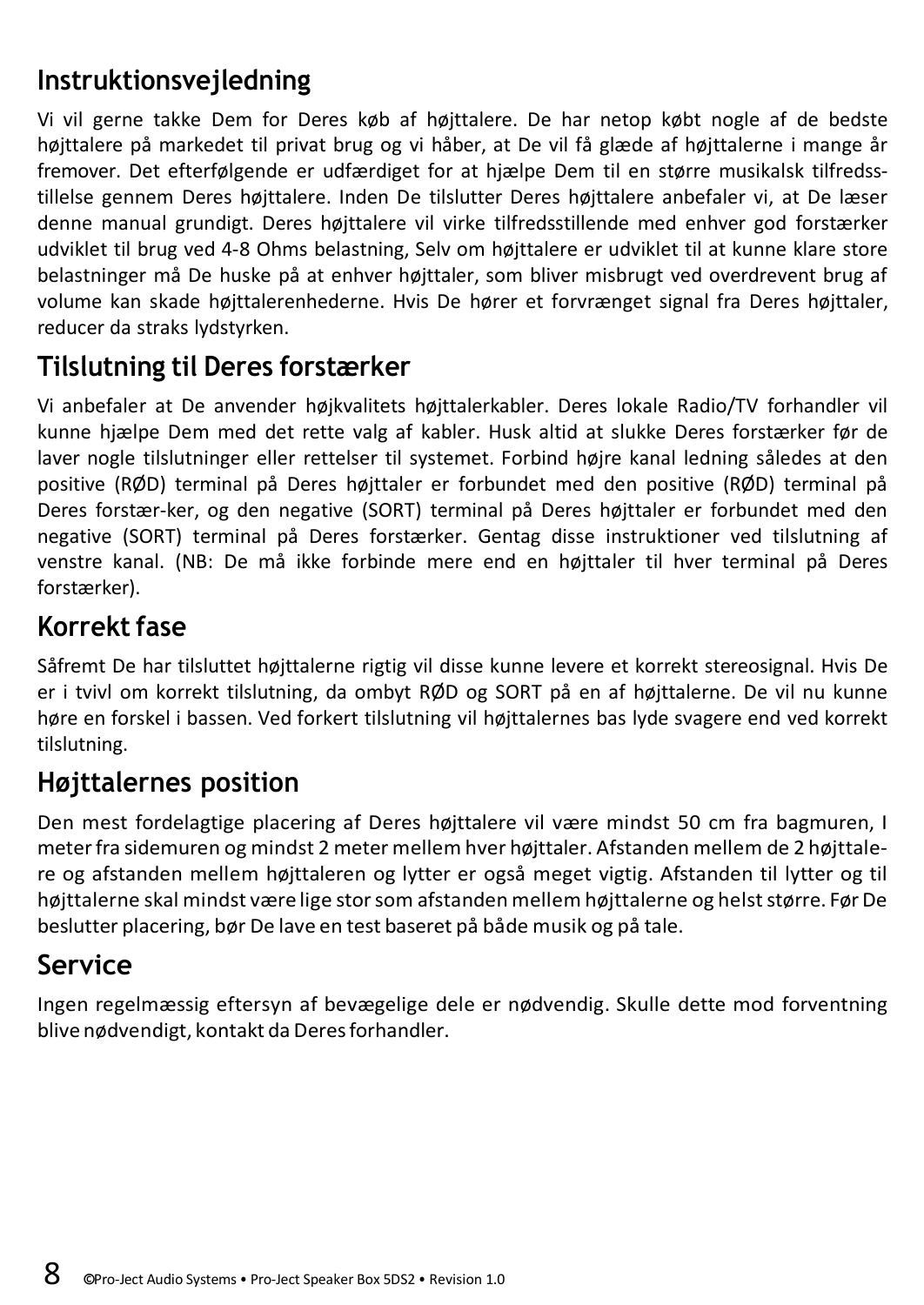# **Gebruiksaanwijzing**

Gefeliciteerd met de aankoop van luidsprekers. Hetzijn werkelijk één van de beste hifi luidsprekers op de markt. De uitstekende geluidskwaliteit zal u dan ook jarenlang plezier bezorgen, Vooraleer over te gaan tot installatie en aansluiting, raden wij u aan nauwkourig de gebruiksaanwijzing te lezen. Pas dan zult u een optimale geluidskwaliteit bekomen.

# **Compatibiliteit van de versterker/gebruikskracht**

U kunt uw luidsprekers aansluiten op elke degelijke versterker van 4 tot 8 Ohm. Versterkers van mindere kwaliteit die onderbewig zijn aan een voortdurend hoog volume kunnen uw luidsprekers namelijk beschadigen, Kleine versterkers die op onverantwoorde wijze gebruikt worden, kunnen onherstelbare sohade aanbrengen. Daarom moot u bij het horen van een-signaal in de luidsprekers, het geluid lager zetten.

# **Het aansluiten**

Vooraleer u tot het aansluiten van de kabels overgast, let er dan op dat de versterker uistaat, Sluit do rechterzijde zodanig aan dat de rode ingangsklem van de luidspreker verbonden is met de rode ingangsklem van de versterker. Verbindt vervolgens de zwarte ingangsklem van de luidspreker met de zwarte ingangsklem van de versterker. Herhaal deze procedure ook voor de linkerzijde. Sluit in geen geval nooit méér dan 1 luidspreker aan op elke ingangsklem van de versterker.

# **Dienstnaverkoop**

De onderdelen van de luidsprekers habben geen regelmatige controle nodig. Enkel in zoldzame gevallen is het nodig om contact op te nemen met de dienst naverkoop. Indien dit gevalzich voordoet, contacteer dan uw verkoper.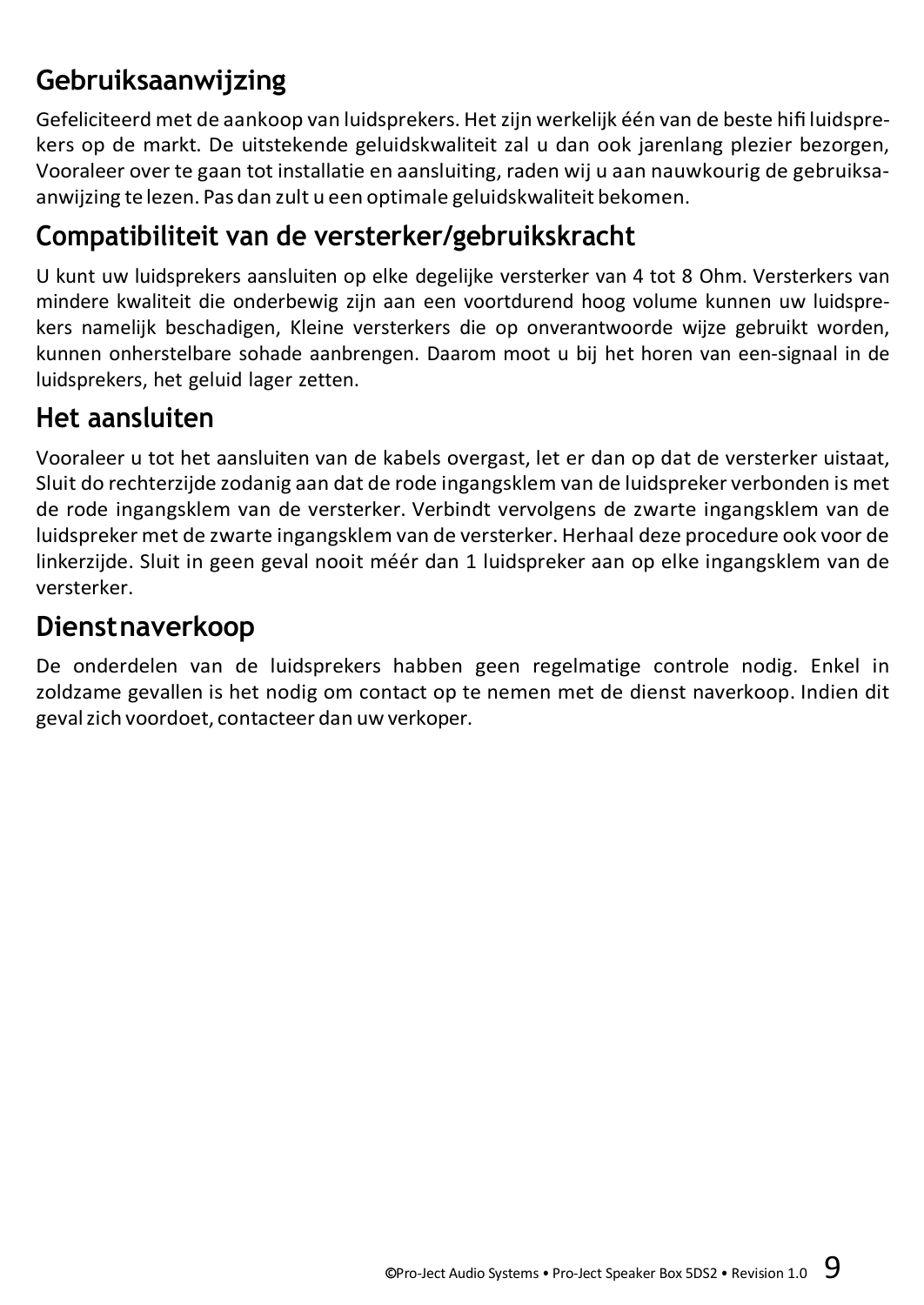# **Manual de instrucciones**

Queremos agradecerle su compra de altavoces . Acaba de comprar uno de los mejores altavoces en el mercado para uso domestico y esperamos que disfrute los altavoces durante muchos años en el futuro. Lo siguiente está extendido para ayudarle para una mayorsatisfacci- ón musical a través de sus altavoces. Antes de conectar sus altavoces recomendamos que lea este manual detenidamente. Sus altavoces funccionaran satisfactoriamente con cualquier buen amplificador desarollado para el uso de 4-8 ohmios de carga. A pesar de que los altavoces están desarollados para soportar cargas grandes debe acordarse de qualquier altavoz que es abusado con respecto a uso excesivo del volumen puede dañar los drivers de los altavoces. Si escucha una señal distorsionada debe reducir el volumen de immediato.

#### **Connección de su amplificador**

Le recomendamos que utilice cables de altavoces de alta calidad. Su distribuidor local de TV/Radia podrá asistirle en su elección correcta de cables. Acuerdese de siempre apagar su amplificador antes de realizar cualquier conección ó conección al sistema. Una el cable derecho asi que la terminal positiva (roja) en su altavoz está conectada con la terminal positiva (roja) en su amplificador, y la terminal negativa (negra) en su altavoz esta conectada con la terminal negativa (negra) en su amplificador. Repita estas instrucciones al conectar el canal izquierdo. (No conecte más de un altavoz a cada terminal de su amplificador).

#### **Fasecorrecto**

Si ha conectado sus altavoces correctamente, estos podrán dar una correcta señal de stereo. Si no esta seguro de si la conección es correcta, cambie rojo y negro en uno de los altavoces, Podrá oir un cambio en el bajo. Si la conección es incorrecta el bajo de los altavoces se esuchará mas débil que si la connec-ción fuera correcta.

#### **Posicióndelosaltavoces**

La posición ideal de sus altavoces seria por los menos SO cm de la pared trasera, 1 metro de la pared lateral y por los menos 2 metrosentra cada uno de los altavoces. La distancia entre los dos altavoces y la distancia entre el altavoz y el oyente es muy importante. La distancia entre el oyente y los altavoces por lo menos debe ser igual o mayor que la distancia entre los altavoces, preferiblemente mayor. Antes de que decida la posición, debe hacer una prueba basada en la musica y en el habla.

# **Servicio**

Ninguna atención rutinaria de las partes móviles es necesaria, si contra toda prevesión tiene algún problema, contacte su vendedor lo antes posible.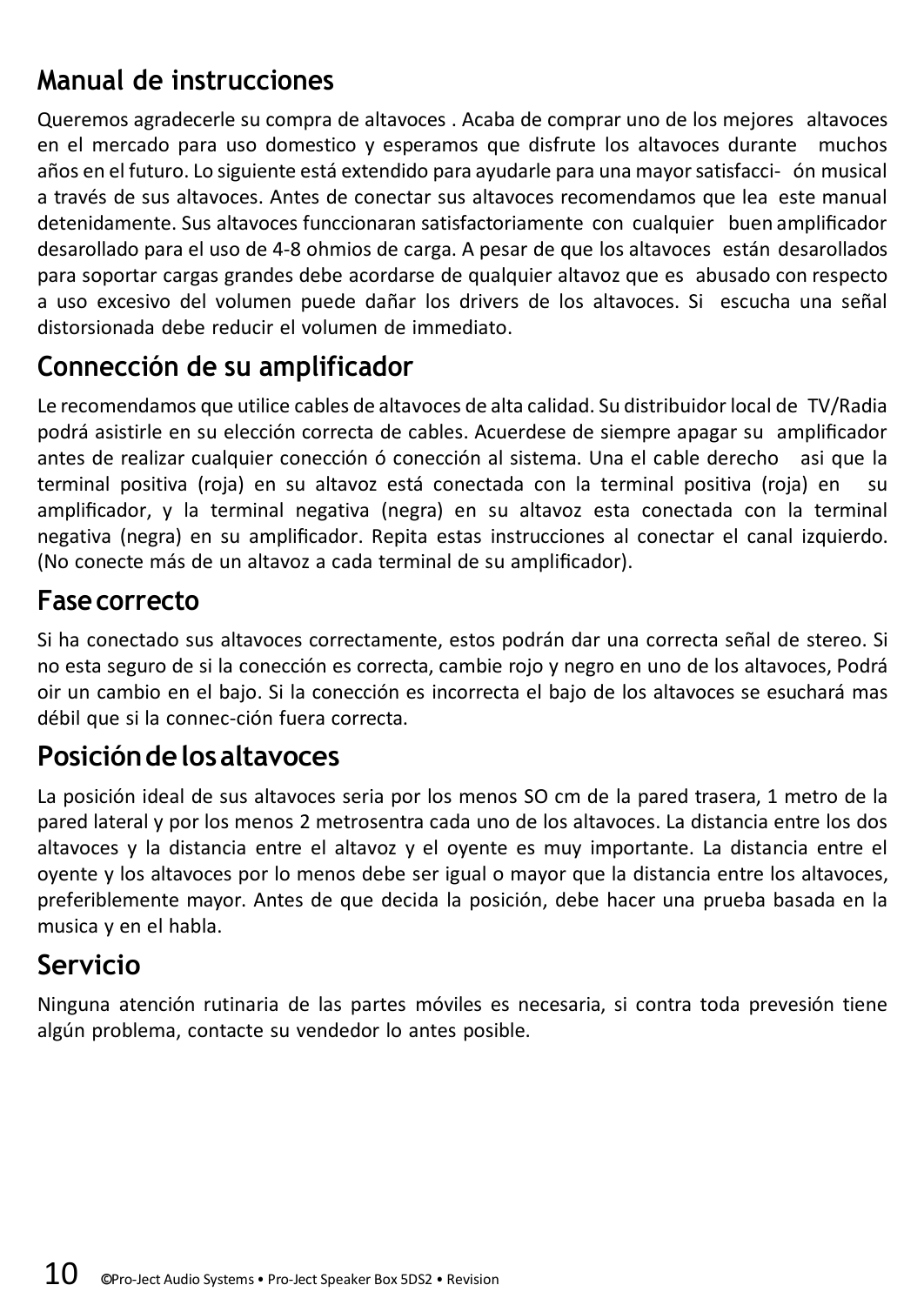# **Manualed'istruzioni**

Grazie per aver acquistato questi diffusori : nel settore dell'Hi-Fi domestico sono tra i migliori attualmente disponibili e siamo certi che Vi garantiranno moltissime ore di piacevole ascolto delta vostra musica preferita. Le istruzioni che seguono Vi saranno d'aiuto per ottenere le prestazioni ottimali da questi diffusiori: raccomandiamo perciò di leggerle attentamente prima di effetturare il collegamento all'amplificatore.

#### **Compatibilità elettrica con l'amplificatore**

Il vostro sistema di diffusori funzionerà perfettamente con qualsiasi buon amplificatore progettato per carichi con impedenza 4-8 ohm. I diffusiori possono accettare carichi di potenza elevata, ma non si deve mai dimenticare che qualsiasi diffusore utilizzato ad alto volume e con i cotrolli di tono molto attivi finirà col danneggiarsi. Attenzione soprattutto quando si usano costantemente alla massima potenza amplificatori che ne possiedono poca: in tali condizioni gli amplificatori, superando i mas-simi limiti della dinamica, tendono a distorcere il suono, con prohabili danni anche per i diffusori. Quando si sente un suono distorto provenire dai diffusori, bisogna ridurre subito il livello della potenza dell'amplificatore.

# **Collegamento al vostro amplificatore**

Per il collegamento diffusori-amplificatore raccomandiamo vivamente di utilizzare cavi di alta qualità, codificati con diversi colori ed apposite marchiature per non avere dubbi sulla polarità: il vostro rivenditore potrà fornirvi i migliori consigli sull'argomento. Prima di effettuare il collegamento o qualsiasi regolazione del sistema, accertarsi sempre che l'amplificatore sia spento. Per il cavo del canale destro, collegare il terminale positivo (rosso) dell'altoparlante al rispettivo terminale (rosso) sull'amplificatore, e il terminale negativo (nero) dell'altoparlante al rispettivo terminale (nero) sull'amplificatore. Ripetere la stessa procedura per l'altro canale. NON collegare più di un diffusore allo stesso terminale dell'amplificatore.

#### **Messa in fase**

Se le istruzioni di collegamento sono state correttamente eseguite, i diffusori risulteranno in fase" e riprodurranno un programma stereo preciso. In caso di dubbio sulla corretta fase, provare a invertire i cavetti di collegamento (rosso e nero) su uno solo dei diffusori e riprodurre un brano con toni molto bassi simultaneamente sui due canali, dopo aver commutato su "mono" l'amplificatore stereo. Se la polarità è corretta, i tono bassi risulteranno forti e stabili: se invece la polarità non è corretta, i toni bassi si sentiranno molto più deboli.

#### **Posizionarnento**

Per ottenere i risultati migliori è assolutamente fondamentale un corretto posizionamento dei diffusori: sullo scaffale di una libreria, ad altezza di 150-200 cm, e distanti fra loro non più di 4 metri.

#### **Assistenza**

Data la loro grande affidabilità, i diffusori raramente richiedono interventi di assistenza. In ogni modo, per qualsiasi problema rivolgersi sempre al proprio rivenditore di fiducia.